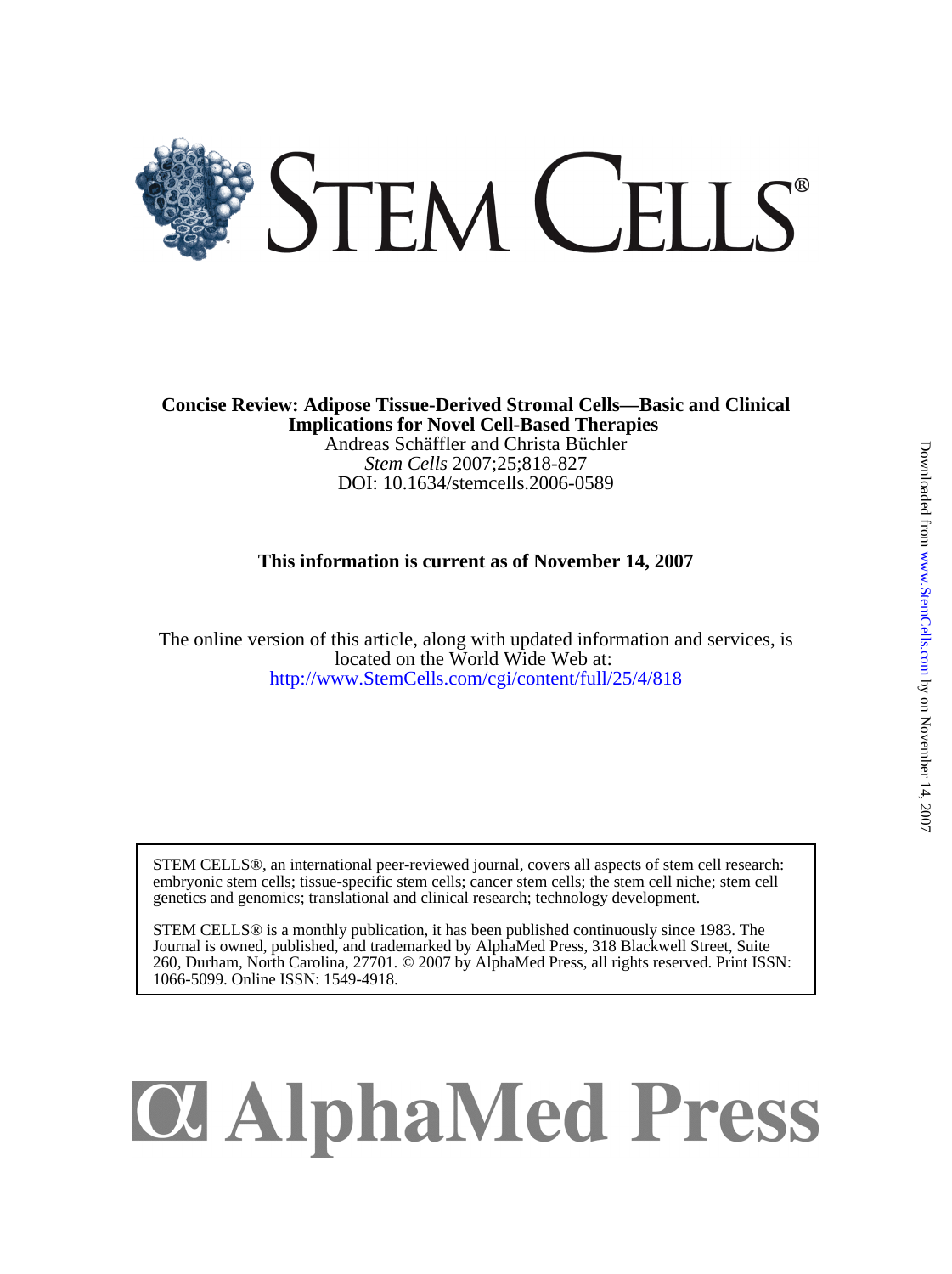# **Concise Review: Adipose Tissue-Derived Stromal Cells—Basic and Clinical Implications for Novel Cell-Based Therapies**

# **ANDREAS SCHAFFLER ¨ , CHRISTA BUCHLER ¨**

Department of Internal Medicine I, University of Regensburg, Regensburg, Germany

**Key Words.** Adipocyte • Adipose tissue • Mesenchymal stem cell • Tissue engineering • Cell therapy

#### **ABSTRACT**

**Compared with bone marrow-derived mesenchymal stem cells, adipose tissue-derived stromal cells (ADSC) do have an equal potential to differentiate into cells and tissues of mesodermal origin, such as adipocytes, cartilage, bone, and skeletal muscle. However, the easy and repeatable access to subcutaneous adipose tissue and the simple isolation procedures provide a clear advantage. Since extensive reviews focusing exclusively on ADSC are rare, it is the aim of this review to describe the preparation and isolation procedures for ADSC, to summarize the molecular characterization of ADSC, to describe the differentiation capacity of ADSC, and to discuss the mechanisms**

**and future role of ADSC in cell therapy and tissue engineering. An initial effort has also been made to differentiate ADSC into hepatocytes, endocrine pancreatic cells, neurons, cardiomyocytes, hepatocytes, and endothelial/ vascular cells. Whereas the lineage-specific differentiation into cells of mesodermal origin is well understood on a molecular basis, the molecular key events and transcription factors that initially allocate the ADSC to a lineagespecific differentiation are almost completely unknown. Decoding these molecular mechanisms is a prerequisite for developing novel cell therapies.** STEM CELLS *2007;25: 818 – 827*

Disclosure of potential conflicts of interest is found at the end of this article.

#### **INTRODUCTION**

Multipotent human and mouse MSC have the ability [1, 2] to differentiate into lineages of mesodermal tissues, such as skeletal muscle, bone, tendons, cartilage, and fat, under appropriate culturing conditions using specific hormones or growth factors [3–5]. MSC can routinely be isolated from several organs, such as fetal liver, umbilical cord blood, and bone marrow [6, 7]. The adipose tissue is a highly complex tissue and consists of mature adipocytes, preadipocytes, fibroblasts, vascular smooth muscle cells, endothelial cells, resident monocytes/macrophages [8, 9], and lymphocytes [10]. The stromal-vascular cell fraction (SVF) of the adipose tissue has come more and more into the focus of stem cell research [11, 12], since this tissue compartment provides a rich source [13, 14] of pluripotent adipose tissue-derived stromal cells.

There is a confusing inconsistency in the literature when using terms describing multipotent precursor cells from adipose tissue stroma, such as processed lipoaspirate (PLA) cells, adipose tissue-derived stromal cells (ADSC), preadipocytes, adipose stroma vascular cell fraction, and others. The term SVF corresponds to ADSC and describes cells obtained immediately after collagenase digestion. The critical point is the absence of a detailed molecular and cellular characterization of multipotent stem cells within the adipose stroma. Accordingly, the term ADSC will be used throughout this review. However, considerable effort has been made to characterize cellular and molecular properties of ADSC. This is a critical point in the field, and to date, there is currently no review available interpreting the complex data on ADSC or adipose tissue-derived multipotential

precursor cells. Recently, Rodriguez et al. [15] described the isolation and culture of adipose tissue-derived stem cells with multipotent differentiation capacity at the single cell level. These cells maintain their characteristics with long-term passaging and develop the unique features of human adipocytes. We decided to use the term ADSC in this review as a compromise and only for cells that were (a) passaged several times, (b) shown to exert multipotential differentiation capacity, and/or (c) molecularly characterized by using a multipanel of mesenchymal differentiation markers according to Table 1.

The simple surgical procedure, the easy and repeatable access to the subcutaneous adipose tissue, and the uncomplicated enzyme-based isolation procedures make this tissue source for MSC most attractive for researchers and clinicians of nearly all medicinal subspecializations [12, 16] (Table 2). Therefore, ADSC do represent an alternative source of autologous adult stem cells that can be obtained repeatedly in large quantities under local anesthesia with a minimum of patient discomfort. Most importantly, a comparative analysis of MSC obtained from bone marrow, adipose tissue, and umbilical cord clearly showed that ADSC were not different regarding morphology, immune phenotype, success rate of isolating MSC, colony frequency, and differentiation capacity [7, 17].

ADSC can easily be isolated from human adipose tissue [13, 18, 19], and they have the potential to differentiate into bone, cartilage, tendons, skeletal muscle, and fat when cultivated under lineage-specific conditions [6, 18–20]. Tissue engineering of these mesenchymal organs (Table 2) is of major interest in human diseases, such as inherited, traumatic, or degenerative bone, joint, and soft tissue defects (skeletal regeneration and cartilage repair). Plastic tissue reconstruction after tumor sur-

Correspondence: Andreas Schäffler, M.D., Department of Internal Medicine I, University of Regensburg, D-93042 Regensburg, Germany. Telephone: 0-049-941-944-7009; Fax: 0-049-941-944-7019; e-mail: andreas.schaeffler@klinik.uni-regensburg.de Received September 19, 2006; accepted for publication December 1, 2006; available online without subscription through the open access option. ©AlphaMed Press 1066-5099/2007/\$30.00/0 doi: 10.1634/stemcells.2006-0589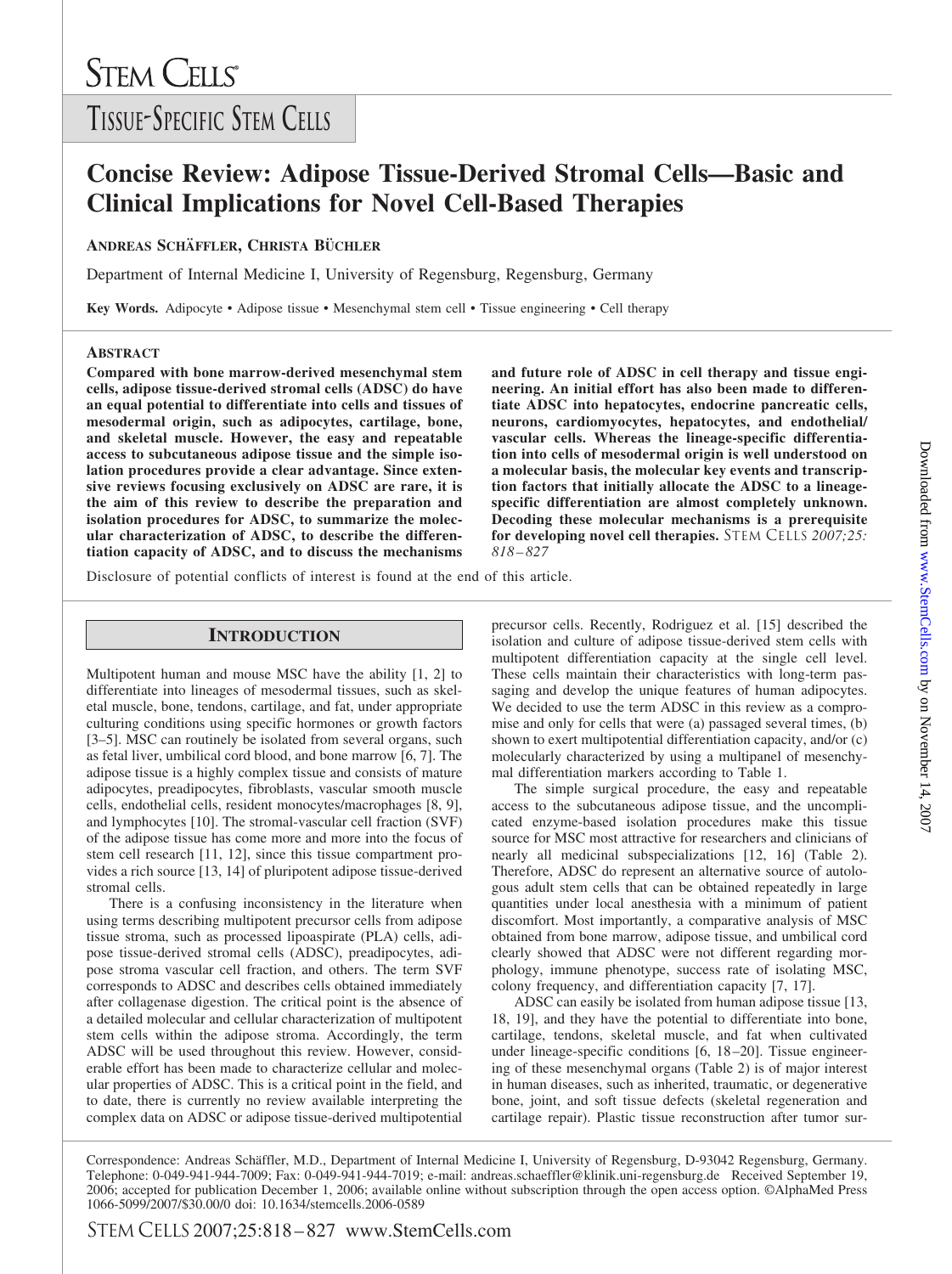| <b>Table 1.</b> Molecular phenotype of adipose tissue-derived stromal<br>cells |                                                     |
|--------------------------------------------------------------------------------|-----------------------------------------------------|
| <b>ATMSC-positive cellular</b><br>markers and genes                            | <b>ATMSC-negative cellular</b><br>markers and genes |
| CD9                                                                            | CD11b                                               |
| CD10                                                                           | CD14                                                |
| CD13                                                                           | <b>CD19</b>                                         |
| CD29                                                                           | CD31                                                |
| CD44                                                                           | <b>CD34</b>                                         |
| $CD49$ (d)                                                                     | <b>CD45</b>                                         |
| $CD49$ (e)                                                                     | $CD79\alpha$                                        |
| CD54                                                                           | CD80                                                |
| CD55                                                                           | <b>CD117</b>                                        |
| CD59                                                                           | CD133                                               |
| CD73                                                                           | <b>CD144</b>                                        |
| CD90                                                                           | <b>HLA-DR</b>                                       |
| <b>CD105</b>                                                                   | c-kit                                               |
| CD106                                                                          | MyD88                                               |
| CD146                                                                          | STRO-1                                              |
| CD166                                                                          | Lin                                                 |
| HLA I                                                                          | HLA II                                              |
| Fibronectin                                                                    |                                                     |
| Endomucin                                                                      |                                                     |
| <b>ASMA</b>                                                                    |                                                     |
| Vimentin                                                                       |                                                     |
| Collagen-1                                                                     |                                                     |

The adipose tissue-derived stromal cell expression of surface markers and genes is summarized according to data derived from the literature [6, 16, 19, 20, 41, 42, 44]. Note that all the gene and surface marker expression profiles apply to in vitro-expanded cells, not primary cells. All attempts to establish both an exact phenotypical definition of mesenchymal stem cells and a clear discrimination between these cells and fibroblasts have been unsuccessful up to now. As a minimal prerequisite [42], mesenchymal stem cells must express CD105, CD73, and CD90 and lack the hematopoietic lineage markers c-kit, CD14, CD11b, CD34, CD45, CD79 $\alpha$ , CD19, and HLA-DR (printed in boldface). Abbreviations: ASMA, smooth muscle cell-specific alpha actin; ATMSC, adipose tissue-derived mesenchymal stem cells; HLA, human leukocyte antigen.

gery for breast cancer and other malignancies and reconstruction of muscle and adipose tissue defects after burn injury do represent additional needs for cell-based therapies. In addition, ADSC were demonstrated to have the potential for endothelial [21] and macrophage [22] differentiation. Moreover, an initial effort has been made regarding the differentiation of ADSC across the germ leafspecific tissues into nonmesenchymal tissues ("cross-differentiation"), such as neurons or endocrine pancreatic cells.

The aims of this review are:

- To describe the isolation procedures for ADSC,
- To summarize the molecular characterization of ADSC,
- To describe the differentiation capacity of ADSC, and
- To discuss the mechanisms and future role of ADSC in mesenchymal tissue repair and tissue engineering.

It is not the aim of the present review to discuss the characteristics and differentiation processes of MSC derived from other commonly used tissues, such as bone marrow, umbilical cord blood, or fetal liver.

# **PREPARATION AND MOLECULAR CHARACTERIZATION OF ADIPOSE TISSUE-DERIVED MESENCHYMAL STEM CELLS**

Fibroblast-like adipose tissue-derived mesenchymal stem cells (ATMSC) are morphologically similar to MSC obtained from

Table 2. Clinical implications of tissue engineering in relation to cell-specific differentiation programs of adipose tissue-derived stromal cells

| <b>Type of differentiation</b> | <b>Clinical implications</b>                                                                                                                                                                                                                                                                                                                                                                                      |
|--------------------------------|-------------------------------------------------------------------------------------------------------------------------------------------------------------------------------------------------------------------------------------------------------------------------------------------------------------------------------------------------------------------------------------------------------------------|
| Adipogenic                     | Breast soft tissue reconstruction after tumor<br>surgery for breast cancer, breast<br>asymmetry, and soft tissue and<br>subdermal defects after trauma, surgery,<br>or burn injury                                                                                                                                                                                                                                |
| Chondrogenic                   | Cartilage repair in joint and disc defects,<br>plastic reconstruction of ear and nose<br>defects                                                                                                                                                                                                                                                                                                                  |
| Osteogenic                     | Skeletal regeneration of inherited and<br>tumor- or trauma-induced bone defects                                                                                                                                                                                                                                                                                                                                   |
| Myogenic                       | Tissue reconstruction after trauma and<br>surgery, dystrophic muscle disorders                                                                                                                                                                                                                                                                                                                                    |
| Cardiomyogenic                 | Heart muscle regeneration, functional<br>improvement after myocardial infarction,<br>heart failure                                                                                                                                                                                                                                                                                                                |
| Vascular/endothelial           | Neovascularization, ischemic diseases                                                                                                                                                                                                                                                                                                                                                                             |
| Neurogenic                     | Brain injury, stroke, peripheral nerve injury                                                                                                                                                                                                                                                                                                                                                                     |
| Pancreatic/endocrine           | Insulin-secreting cells, type 1 diabetes<br>mellitus                                                                                                                                                                                                                                                                                                                                                              |
| Hepatic                        | Chronic liver failure, hepatic regeneration,<br>hepatocyte transplantation                                                                                                                                                                                                                                                                                                                                        |
| Hematopoietic                  | GVHD, bone marrow support                                                                                                                                                                                                                                                                                                                                                                                         |
|                                | The lineage-specific differentiation of adipose tissue-derived<br>stromal cells might offer future perspectives in organ-specific<br>tissue engineering and tissue reconstruction. Note that many of<br>these theoretical applications (e.g. cardiomyocytes or neuronal<br>cells) are far from clinical use. Moreover, safety issues concerning<br>the clinical applications might resemble those when using bone |

other tissues during isolation and culturing [23]. Moreover, ADSC have the capacity to differentiate into cells of mesenchymal origin, such as adipocytes, myocytes, chondrocytes, and osteocytes [7, 13, 18–20, 24]. Factors such as donor age, type (white or brown adipose tissue), and localization (subcutaneous or visceral adipose tissue) of the adipose tissue, type of surgical procedure, culturing conditions, exposure to plastic, plating density, and media formulations might influence both proliferation rate and differentiation capacity of ADSC.

marrow-derived mesenchymal stem cell but have not yet been

investigated extensively in the human system. Abbreviation: GVHD, graft-versus-host disease.

Neither the type of surgical procedure nor the anatomical site of the adipose tissue affects the total number of viable cells that can be obtained from the SVF [16, 25]. At least in the murine system, there is increasing evidence that both the cellular composition and the differentiation capacity of the SVF display heterogeneity according to the localization of the adipose tissue [11]. In humans, data supporting this observation are still lacking. However, since different anatomical localizations of fat tissues have their own metabolic characteristics, such as lipolytic activity, fatty acid composition, and gene expression profile, the source of subcutaneous adipose tissue grafts (abdominalsubcutaneous vs. peripheral-subcutaneous) might influence the long-term characteristics of the fat graft. In rabbits, the osteogenic potential of ADSC isolated from visceral adipose tissue was reported to be more effective compared with ADSC isolated from subcutaneous adipose tissue [26]. One case study [27] reported on the significant enlargement of a pedicle flap of skin/adipose tissue transferred from the subcutaneous abdominal region to the patient's dorsum of hand (autologous fat grafting). This enlargement occurred in parallel to the abdominal weight gain of the patient over time. Accordingly, transferred adipocytes might retain the properties of their site of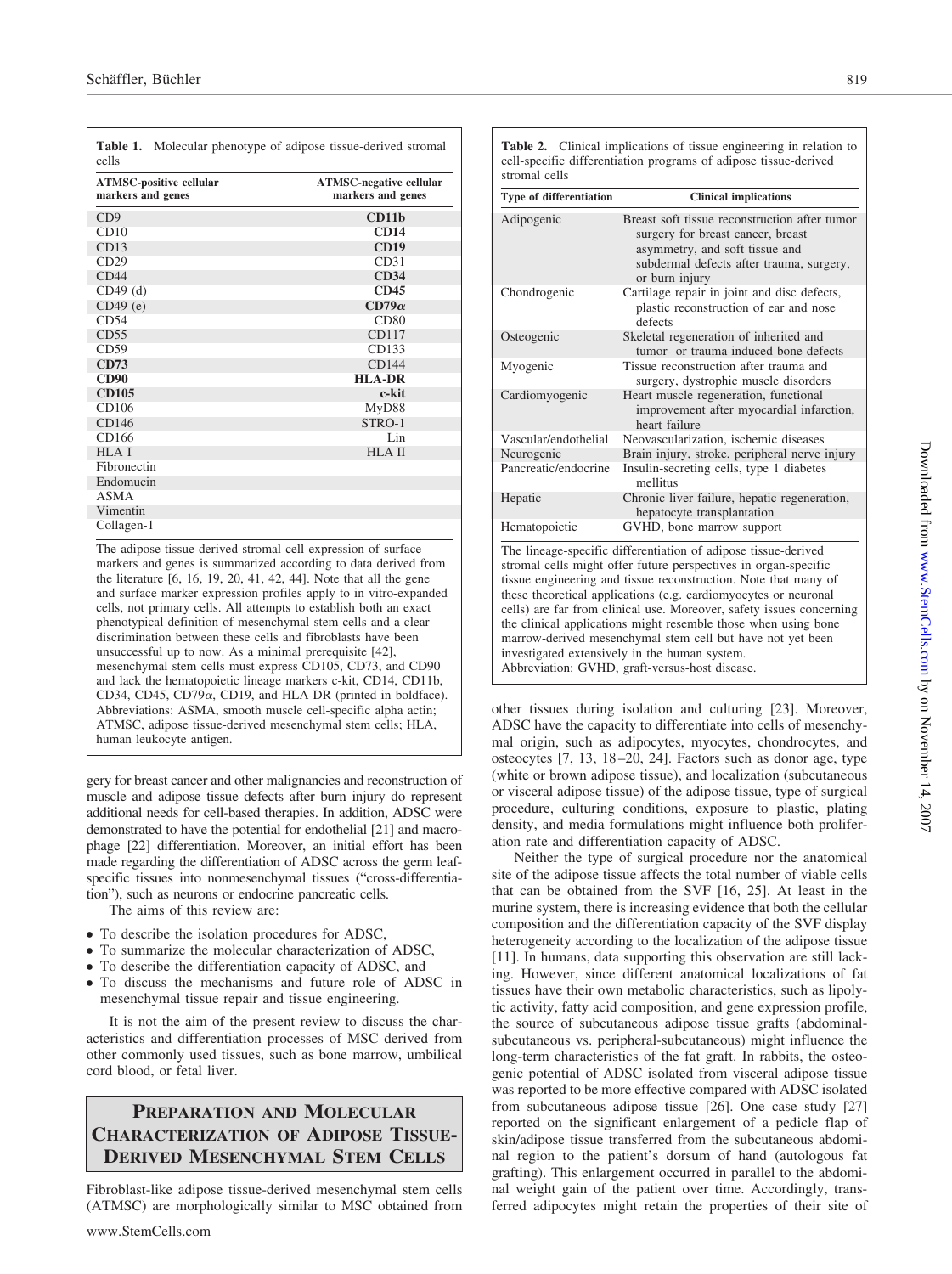

Figure 1. Preparation procedure of adipose tissue-derived stromal cells. Adipose tissue can be easily obtained by surgical resection, tumescent lipoaspiration, or ultrasound-assisted lipoaspiration. The principal steps of mesenchymal stem cell preparation and culturing are depicted. Exact protocols can be obtained from the literature. Expanded stromal cells can be used for several lineage-specific differentiation protocols as a basis for tissue engineering. Note that this procedure is depicted for the illustration of the basic steps and thus cannot be generalized. Abbreviations: BSA, bovine serum albumin; DMEM-LG, Dulbecco's modified Eagle's medium, low glucose concentration; FBS, fetal bovine serum; min., minutes; PBS, phosphate-buffered saline.

origin. Future studies have to clarify whether different anatomical sources of ADSC (subcutaneous-peripheral, subcutaneousabdominal, and visceral/omental) exhibit a different metabolic and cellular behavior after cell therapy.

The frequency of proliferating MSC and the population doubling time are dependent on the surgical procedure, with some advantages for resection and tumescent liposuction compared with ultrasound-assisted liposuction [16]. In one study comparing bone marrow-derived mesenchymal stem cells (BMMSC) and lipoaspirate-derived ADSC [28] from the same patient, no significant differences were observed regarding the yield of adherent stromal cells, growth kinetics, cell senescence, multilineage differentiation capacity, or gene transduction efficiency. Metabolic characteristics and fat cell viability seem not to differ when comparing standard liposuction with syringe aspiration, and no unique combination of preparation or harvesting techniques has appeared superior to date [25]. Although attachment and proliferation capacity are more pronounced in ADSC derived from younger donors compared with older donors, the differentiation capacity is maintained with aging [29]. Material obtained by lipoaspiration still contains viable cells [30] and can be used directly for mesenchymal stem cell preparation. Even cryopreservation of adipose tissue lipoaspirates is suitable for yielding a significant amount of processed cells for further differentiation [31]. PLA cells can easily be obtained by cosmetic liposuction and grown under standard tissue culture conditions. The multilineage differentiation capacity of PLA cells has already been proven [13]. Total adipose tissue obtained by surgery first has to be microdissected under sterile conditions to obtain small fat lobules  $({\sim}0.5-1$  cm<sup>3</sup>). The basic steps and principles of ADSC preparation are depicted in Figure 1. However, it has to be considered that the isolation procedure can affect the cells. Not only can viability and differentiation capacity be affected but also different collagenase batches and centrifugation speeds can cause the isolation of different cell subsets. Thus, a detailed molecular characterization of the isolated cells has to be performed.

Isolated ADSC can be cryopreserved and expanded easily in vitro. Under the conditions commonly used, these cells develop a fibroblast-like morphology. The greatest number of adipocytes can be obtained from cultures plated at low density [20]. The adipogenic differentiation potential was more effective when cells were grown in Dulbecco's modified Eagle's medium (DMEM)/MCDB compared with  $\alpha$ -modified Eagle's medium [20], whereas these culture media are similarly effective during osteogenic differentiation [20]. Both low plating density and the use of DMEM/MCDB media facilitate ADSC differentiation. Moreover, the media composition does strongly influence gene expression. Dicker et al. [19] investigated the effect of different cell culture media on ADSC gene expression and identified differential expression of 441 genes [20]. Even the contact to plastic and the time on plastic seem to have an influence on cell surface marker gene expression [32].

By using antioxidants, such as *N*-acetyl-L-cysteine and Lascorbic acid-2-phosphate, and a low calcium concentration, growth rate and life span of ADSC can be increased [33]. ADSC have the same differentiation potential as described for BMMSC. However, some characteristics, such as the colony frequency and the maintenance of proliferating ability in culture, seem even to be superior in ADSC compared with BMMSC [20, 25]. The proliferation of ADSC can be stimulated by fibroblast growth factor 2 (FGF-2) via the FGF-receptor-2 [34], by sphin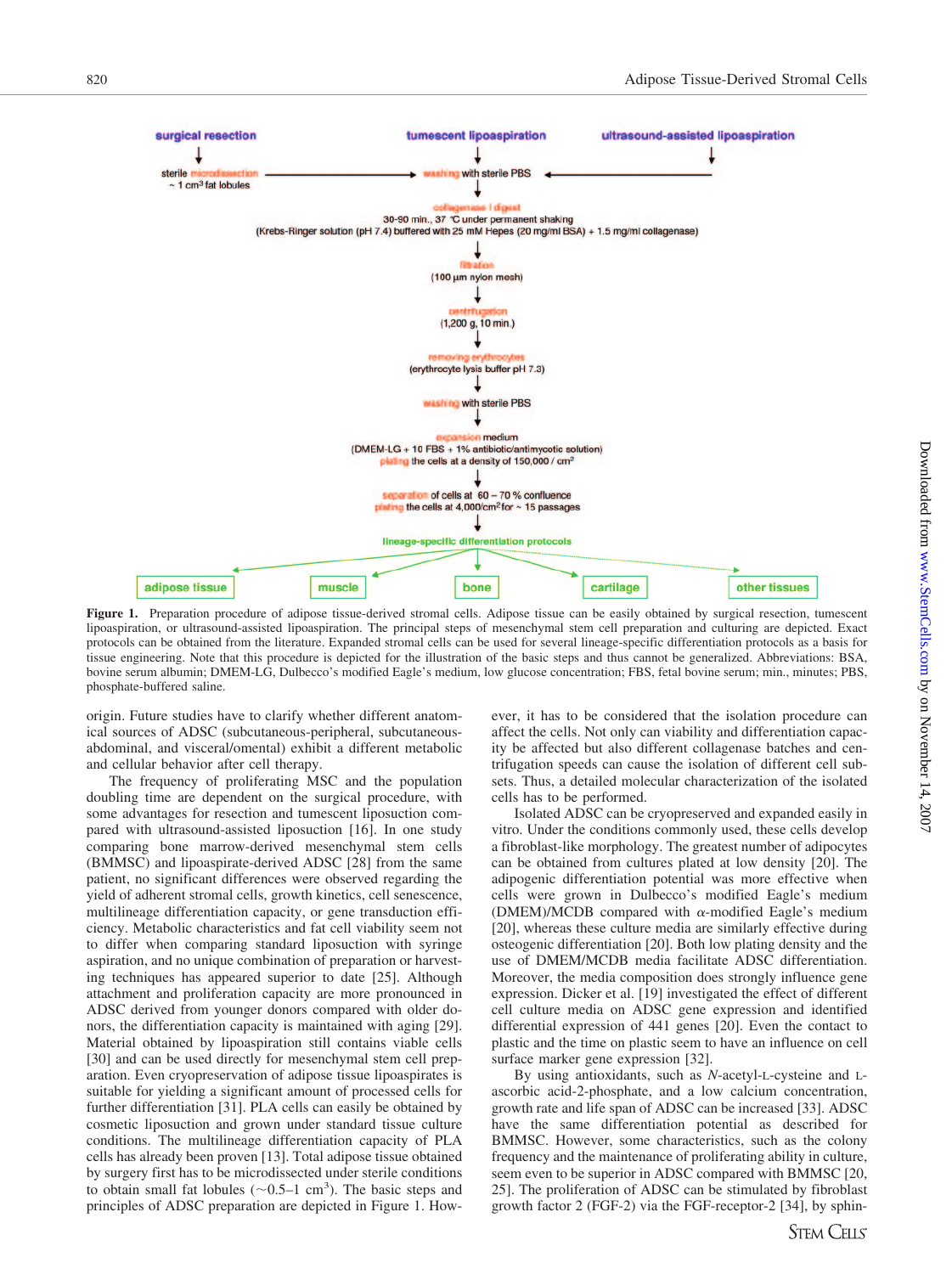gosylphosphorylcholine via activation of c-jun N-terminal kinase (JNK) [35], by platelet-derived growth factor via activation of JNK [36], and by oncostatin M via activation of the microtubule-associated protein kinase kinase (MEK)/extracellular signal-regulated kinase (ERK) and the JAK3/STAT1 pathway [37]. In addition, ADSC do express an autocrine FGF-2 loop that maintains their self-renewal ability in vitro [38]. Since inhibition of MEK1 reduces the clonogenic potential of ADSC without affecting their differentiation potential, the ERK1/2 signaling pathway seems to be involved in the FGF-2-mediated selfrenewal [38]. In addition, the longevity of human ADSC can be extended by overexpression of the catalytic subunit of the human telomerase gene [39]. ADSC are known to secrete potent growth factors, such as vascular endothelial growth factor (VEGF), hepatocyte growth factor (HGF), and insulin-like growth factor 1 (IGF-1) [40]. Tumor necrosis factor- $\alpha$  can significantly increase the secretion of VEGF, HGF, and IGF-1 from ADSC by a p38 mitogen-activated protein kinase-dependent mechanism [40]. The increasing knowledge on the molecular mechanisms regulating ADSC proliferation might be useful for the improvement of isolation and culturing procedures.

Knowledge of the global gene and protein expression profile of ADSC is a prerequisite both for culturing and lineage-specific differentiation and thus for a highly effective cell therapy. Although the surface marker protein expression profile (determined by fluorescence-activated cell sorting) and the gene expression profile of ADSC (determined by microarray experiments) seem to be similar to that of BMMSC [23, 41], there are also some molecular differences. However, studies directly comparing the gene and protein expression profile between ADSC and BMMSC are rare [6, 20].

Wagner et al. [6] analyzed the global gene expression profile of human MSC derived from adipose tissue, bone marrow, and umbilical cord by microarray experiments. They compared the gene expression signature both among these tissues and with that obtained from normal fibroblasts. They found 25 genes (including *fibronectin, ECM2, glypican-4, ID1, NFIB, HOXA5,* and *HOXB6*) that were overlapping and upregulated in the MSC preparations compared with fibroblasts [6]. However, no phenotypic differences were found among the three stem cell preparations when using a panel of 22 surface antigens [6]. In contrast, several hundred expressed sequence tags were identified to be differentially expressed when comparing ADSC with BMMSC and umbilical cord-derived stem cells [6]. Lee et al. [20] reported 24 genes to be upregulated in ADSC compared with BMMSC, and they described the differential expression profile of eight surface marker proteins in these cells. According to their data [20], less than 1% of genes are estimated to be differentially expressed between ADSC and BMMSC.

Although BMMSC are phenotypically clearly described, the phenotypic characterization of ADSC still is in its infancy, and all attempts to establish an exact phenotypical definition of ATMSC and a clear discrimination between these cells and fibroblasts have been unsuccessful to date. Therefore, the Mesenchymal and Tissue Stem Cell Committee of the International Society for Cellular Therapy has proposed, most recently, a minimal set of four criteria to define human MSC [42]:

- 1. MSC have to be plastic-adherent when maintained under standard culture conditions.
- 2. MSC must have the ability for osteogenic, adipogenic, and chondrogenic differentiation.
- 3. MSC must express CD73, CD90, and CD105 (Table 1).
- 4. MSC must lack expression of the hematopoietic lineage markers c-kit, CD14, CD11b, CD34, CD45, CD19, CD79α, and human leukocyte antigen (HLA)-DR (Table 1).

The known ADSC expression profile of surface markers and genes is summarized in Table 1 according to data derived from the literature  $[6, 16, 19, 20, 25, 41-45]$ . Although these expression data do support the hypothesis that ADSC and BMMSC have originated from identical precursor cells [20, 25], conclusive experimental evidence for this suggested identity is still lacking. Due to the intrinsic nature of adipose tissue-derived stromal cells [41], one has to be cautious when comparing mesenchymal stem cells with (multipotent) precursor cells isolated from adipose tissue stroma. When interpreting the expression data summarized in Table 2, it has to be considered that, for example, HLA-DR can be induced by interferon- $\gamma$ . Similarly, CD34 expression can also be seen at least during the first passages. This problem cannot be satisfyingly solved at present, and more detailed molecular data are necessary before a real and multipotent adipose tissue-derived mesenchymal stem cell can be clearly characterized and distinguished from intrinsic, pluripotent, adipose tissue stromal cell precursors.

The lack of HLA-DR expression and the immunosuppressive properties of ADSC [46] make these cells suitable for allogenic transplantation procedures lacking the risk of tissue rejection. ADSC do not provoke in vitro alloreactivity of incompatible lymphocytes, and they suppress mixed lymphocyte reaction and lymphocyte proliferative response to mitogens [46]. These findings support the idea that ADSC share immunosuppressive properties with BM-MSC and therefore might represent an alternative source to BM-MSC.

# **DIFFERENTIATION CAPACITY OF ADIPOSE TISSUE-DERIVED MESENCHYMAL STEM CELLS**

#### **Allocation and Differentiation**

MSC have the ability to differentiate into mesodermal cells (Table 3), such as adipocytes, fibroblasts, myocytes, osteocytes, and cartilagocytes, processes named lineage-specific differentiation [2]. Among these cell types of mesodermal origin, the differentiation process can be switched, for example, by overexpression of lineage-specific transcription factors. Thus, overexpression of peroxisome proliferator-activated receptor  $\gamma$  $(PPAR\gamma)$  in fibroblasts or myocytes results in adipogenic differentiation. This characteristic process (trans-germ plasticity) is termed trans-differentiation. Surprisingly, ADSC do not only have the potential to differentiate into cells and organs of mesodermal origin. There is increasing evidence for the ability of ADSC to differentiate into cells of nonmesodermal origin, such as neurons, endocrine pancreatic cells, hepatocytes, endothelial cells, and cardiomyocytes (Table 3). Accordingly, we suggest to describe this process by using the term "crossdifferentiation" (cross-germ plasticity).

The transcriptional and molecular events triggering the lineage-specific mesodermal differentiation into adipocytes [47– 49], myocytes [50–52], osteocytes [53, 54], or chondrocytes [53] are well-known and several reviews focus on that point. Although they are beyond the focus of this review, Figure 2 summarizes the main transcription factors involved in lineagespecific mesodermal differentiation. However, before a lineagespecific differentiation can occur, the MSC has to be "allocated" or "committed" to a certain lineage (e.g., the adipocyte lineage). In contrast to the transcriptional events causing lineage-specific differentiation, this process is only poorly understood [55]. Widely yet unidentified molecular rheostats, most probably transcription factors, are discussed to cause the commitment of the MSC to a specific lineage (Fig. 2).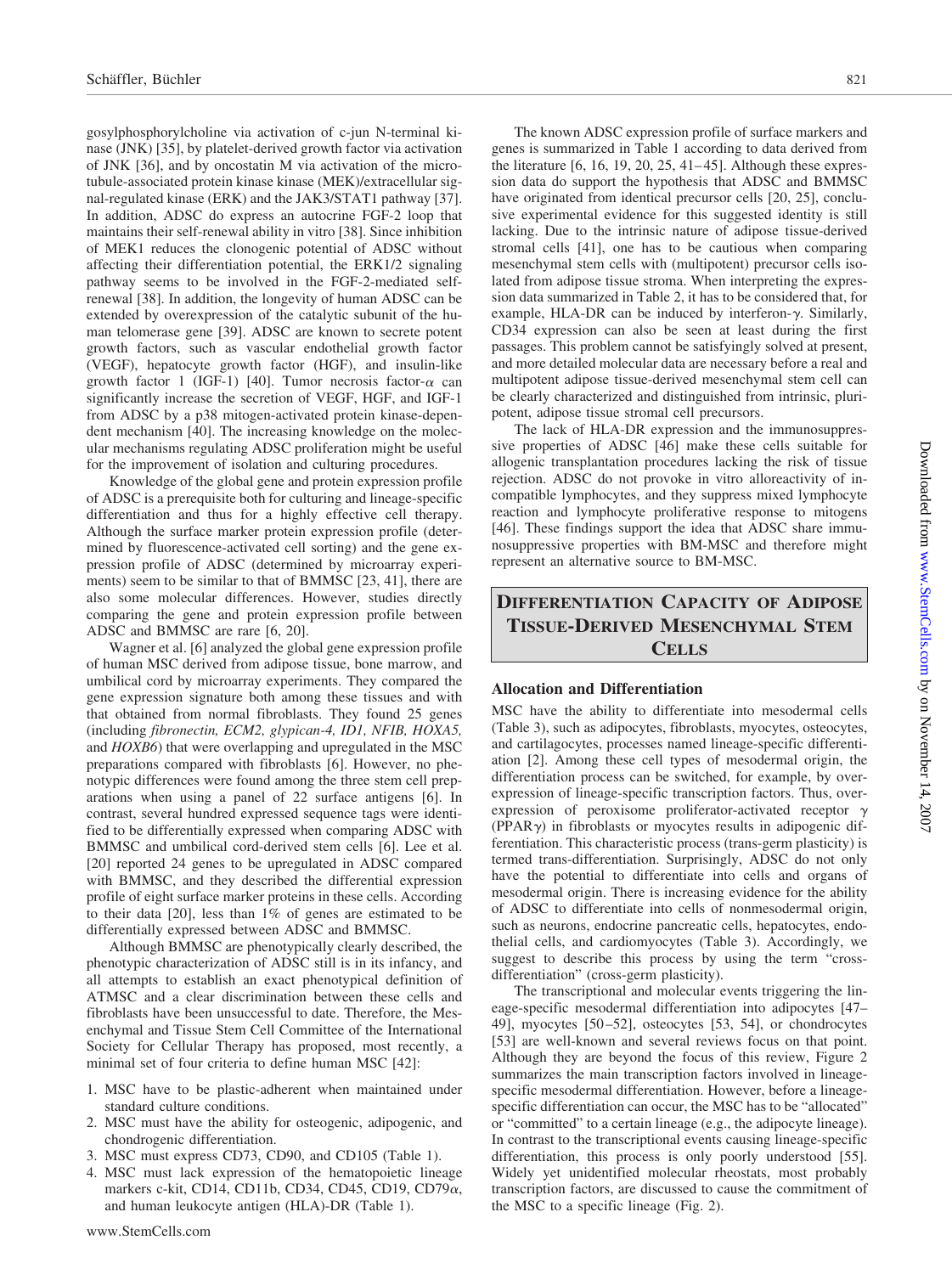| <b>Type of differentiation</b> | <b>Differentiation factors</b>                                                                     |
|--------------------------------|----------------------------------------------------------------------------------------------------|
| Adipogenic                     | Insulin, IBMX, dexamethasone, rosiglitazone, indomethacin                                          |
| Chondrogenic                   | BMP-6, BMP-7, FGF-2, TGF- $\beta_1$ , TGF- $\beta_2$ , TGF- $\beta_3$ , dexamethasone, IGF-1       |
| Osteogenic                     | $1,25(OH)$ , $D_3$ , $\beta$ -glycerophosphate, ascorbic acid, BMP-2, dexamethasone, valproic acid |
| Myogenic differentiation       | Specific microenvironment?                                                                         |
| Cardiomyogenic differentiation | IL-3, IL-6, SCF                                                                                    |
| Vascular/endothelial           | Specific microenvironment?                                                                         |
| Neurogenic                     | Valproic acid, insulin, hydroxyanisole, hydrocortisone, EGF, FGF                                   |
| Pancreatic/endocrine           | Activin-A, exendin-4, pentagastrin, HGF, nicotinamide, high glucose concentration                  |
| Hepatic                        | HGF, OSM, DMSO                                                                                     |
| Hematopoietic                  | Specific microenvironment?                                                                         |

Abbreviations:  $1,25(OH)_2D_3$ ,  $1,25$ -dihydroxy-cholecalciferol; BMP, bone morphogenetic protein; DMSO, dimethyl sulfoxide; EGF, epidermal growth factor; FGF, fibroblast growth factor; HGF, hepatocyte growth factor; IBMX, 3-isobutyl-1-methylxanthine; IGF, insulin-like growth factor; IL, interleukin; OSM, oncostatin M; SCF, stem cell factor; TGF, transforming growth factor.



**Figure 2.** Molecular regulation of proliferation, allocation, and differentiation of adipose tissue-derived mesenchymal stem cells. The processes of proliferation, allocation, and lineage-specific terminal differentiation are regulated by a complex interplay involving stem cell transcription factors (molecular rheostats), cell-specific transcription factors, and a wide variety of cellular kinases, growth factors, and receptors. Whereas the lineage-specific differentiation triggered by tissue-specific transcription factors is well understood, the allocation/commitment of the mesenchymal stem cell to a specific lineage is poorly understood. Thus, unknown stem cell transcription factors, such as TAZ, allocating the stem cell to a specific lineage still await discovery (molecular rheostats). Abbreviations: ADD1/SREBP1c, adipocyte determination- and differentiation-dependent factor-1/sterol regulatory element-binding protein-1; BMP, bone morphogenetic protein; C/EBP, CCAAT enhancer-binding protein; Dlx5, distal-less homeobox-5; ERK, extracellular signal-regulated kinase; FGF-2, fibroblast growth factor 2; FGF-2-R, fibroblast growth factor 2 receptor; JNK, c-jun N-terminal kinase; KLF, Krüppel-like transcription factor; KROX-20, Krox-20 homolog *Drosophila* (previously); MEF2, MADS box transcription enhancer factor-2; MEK, microtubule-associated protein/extracellular signal-regulated kinase kinase; MRF4, muscle regulatory factor-4; Myf5, myogenic factor-5; MyoD, myogenic differentiation antigen; PPAR $\gamma$ , peroxisome proliferator-activated receptor  $\gamma$ ; RXR $\alpha$ , retinoid X receptor  $\alpha$ ; Shh, sonic hedgehog; STAT-1, signal transducer and activator of transcription-1; TAZ, transcriptional coactivator with PDZ-binding motif; TGF, transforming growth factor.

In the case of adipocyte differentiation, although several transcriptional key events regulating the differentiation of preadipocytes into mature adipocytes have been identified in the last decade, master genes committing the multipotent mesenchymal stem cell to adipoblasts are still awaiting discovery. Recently, transcriptional coactivator with PDZ-binding motif (TAZ) was identified as an early "molecular rheostat" (Fig. 2) modulating mesenchymal stem cell differentiation [56, 57]. Whereas runx-2, the key osteogenic transcription factor, triggers MSC to an osteogenic differentiation program, adipogenic differentiation is mainly promoted by  $PPAR\gamma$ . It is mainly of interest how these

two transcription factors are regulated to determine these alternative cell fates. Hong et al. [57] demonstrated that TAZ coactivates runx-2-dependent gene transcription and inhibits PPAR<sub>y</sub>-dependent gene transcription. As a net result, osteogenic differentiation is favored. By modulating TAZ expression in cell lines, mouse embryonic fibroblasts, primary MSC in culture, and in zebrafish in vivo, Hong et al. [57] were successful in triggering osteogenic versus adipogenic differentiation. These results indicate that TAZ functions as a real molecular rheostat that allocates MSC to either osteogenic or adipogenic differentiation. In this context,  $\beta$ -catenin signaling and Wnt3a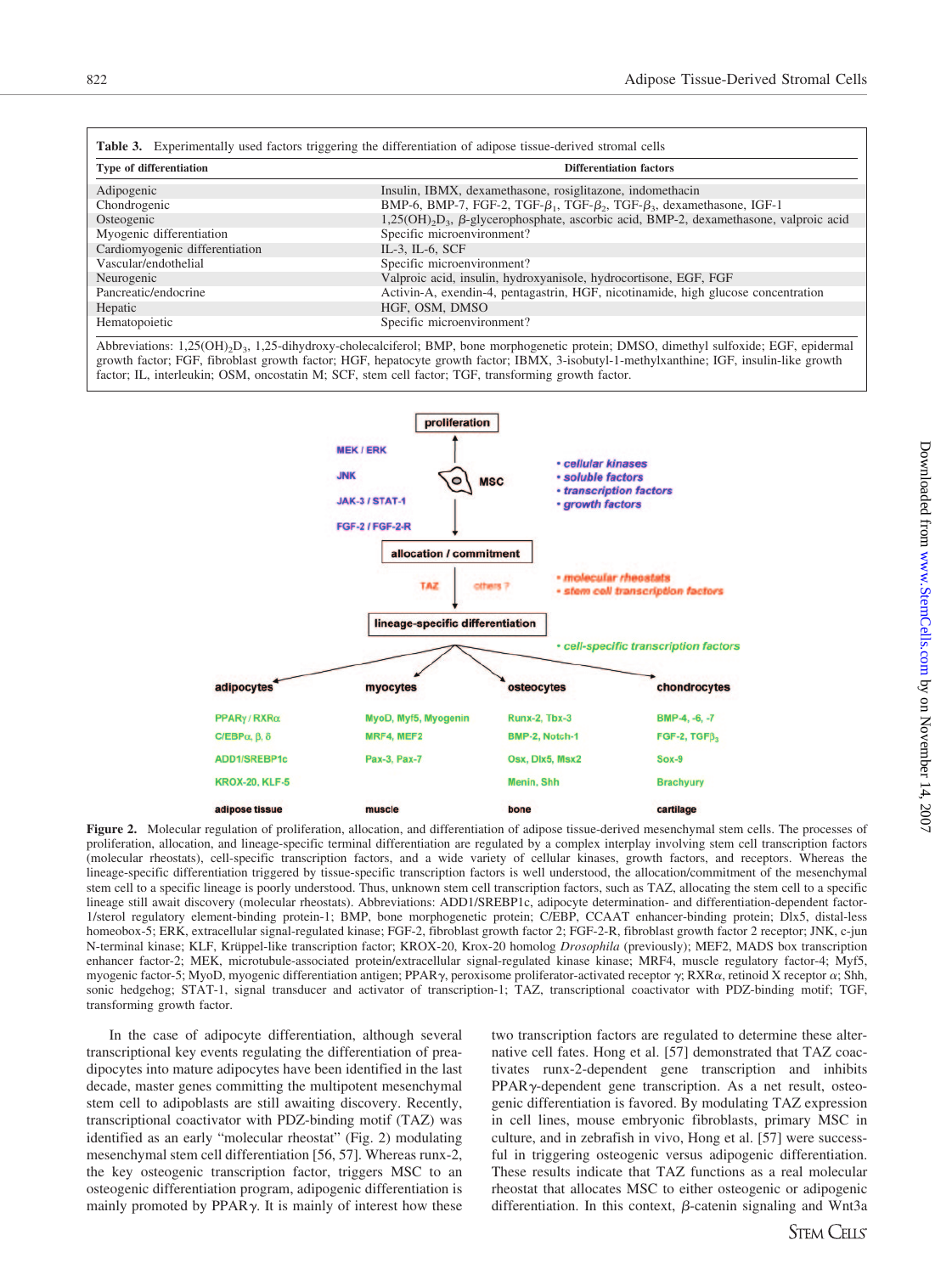are important mediators in reducing the osteogenic differentiation in ATMSC [58].

#### **Adipogenic Differentiation**

ADSC can be isolated from human subcutaneous adipose tissue and readily differentiated into cells of the adipocyte lineage. Most importantly, these ADSC-derived adipocytes develop important features known from mature adipocytes, such as lipolytic capacity upon catecholamine stimulation, anti-lipolytic activity mediated by  $\alpha_2$ -adrenoceptors, and the secretion of typical adipokines, such as adiponectin and leptin [19]. Furthermore, ADSC retain their adipocyte differentiation capacity through multiple passages [19].

To date, a human white adipocyte cell line is not commercially available. Thus, most researchers are currently using several rodent cell lines (e.g., mouse 3T3-L1 preadipocytes) or SVF prepared from total adipose tissue followed by hormonal differentiation programs. However, rodent adipocytes and human adipocytes demonstrate species-specific differences, and mature adipocytes differentiated from SVF cannot be expanded. Based on these limitations, ADSC can effectively serve as a source for human white fat cells, and donor-specific cell banks might be easy to establish. Soft tissue defects after trauma, burn injury, or surgery still remain a challenge in plastic and reconstructive surgery, and innovative therapies are needed. Adipose tissue engineering using ADSC subjected to adipogenic differentiation seems to be a highly promising approach [59]. Choi et al. [59] designed injectable poly-lactic-*co-*glycolic acid spheres, attached MSC after adipogenic differentiation on these spheres, and were successful in generating newly formed adipose tissue in nude mice.

Autologous ADSC therapy might also be used for the treatment of fistulas in patients suffering from Crohn disease. In a pilot study [60] on five patients with Crohn disease, the external opening of six of eight fistulas could be closed by inoculation of the fistulas with autologous lipoaspirate-derived ADSC. The results of this uncontrolled phase I clinical trial do not allow the demonstration of effectiveness but might give motivation to undertake in vivo studies with autologous ADSC in patients suffering from wound healing defects and fistulas.

To date, artificial or biological implants suitable for the correction of soft tissue defects after trauma, tumor resection, or deep burns is lacking. In contrast to mature adipocytes, preadipocytes seem to have several characteristics that make them more suitable for this purpose than mature adipocytes. Morphologically, preadipocytes resemble fibroblasts, and they do not have large cytoplasmic lipid droplets. Since preadipocytes are smaller than mature adipocytes, they might allow a quicker revascularization after transplantation. Furthermore, transplanted preadipocytes maintain their ability to differentiate into mature adipose tissue in vivo, whereas the transplantation of mature adipocytes often gives poor results, such as oil cysts or transplant shrinkage. Preadipocytes have a significantly lower oxygen consumption than mature adipocytes [61], and this advantage in respiration and the better revascularization of undifferentiated adipose tissue cells might allow the future development of innovative transplants.

#### **Chondrogenic/Osteogenic Differentiation**

Since bone and cartilage tissue engineering requires large amounts of osteogenic/chondrogenic precursor cells, new sources of progenitor cells are needed. Compared with BMMSC, ADSC have the same ability for osteogenic differentiation, and this ability is maintained with increasing donor age [29]. There are only rare data directly comparing the effectiveness of ADSC and BMMSC in osteogenic and chondrogenic

differentiation. In one study, ADSC were reported to have a slightly inferior potential for osteogenesis and chondrogenesis [62]. In a functional study [63], ADSC also had a inferior ability in the treatment of partial growth arrest in a murine experimental model compared with MSC derived from bone marrow or periosteum.

When ADSC were cultured in atelocollagen honeycombshaped scaffolds (three-dimensional culturing), osteogenic differentiation could be successfully triggered, as determined by alkaline phosphatase expression, osteocalcin secretion, and calcium phosphate deposition [64]. Depending on the media formulations used, ADSC can differentiate into a chondrocyte-like phenotype expressing cartilage-specific genes, such as aggrecan and type II collagen. Early activation of ERK and subsequent activation of JNK (two mitogen-activated protein kinase family members) represent molecular events triggering osteogenic differentiation and blocking adipogenic differentiation of MSC [65]. Subcutaneous adipose tissue-derived stromal cells synthesize cartilage matrix molecules, such as collagen type II, type VI, and chondroitin 4-sulfate [66], and maintain this expression when transplanted into nude mice as alginate cell constructs after preconditioning using chondrogenic media formulations [66].

Interestingly, MSC derived from synovial adipose tissue of joints exhibit a higher potential for chondrogenic differentiation (as determined by a higher STRO-1 and CD106 expression, a higher proliferation rate and colony-forming efficiency, and a higher amount of cartilage matrix production) than do MSC derived from subcutaneous adipose tissue [67]. The molecular master regulators that allocate the ADSC to the chondrogenic lineage are widely unknown with a role for Brachyury, bone morphogenetic protein (BMP)-4, transforming growth factor  $\beta_3$  $(TGF\beta_3)$ , and Smad-1, -4, and -5.

BMP-6 strongly upregulates the expression of aggrecan-1 and  $\alpha$ 1 chain of collagen II [68] and thus seems to provide an important growth factor for chondrogenic tissue engineering. BMP-7 belongs to the TGF- $\beta$  superfamily of polypeptides and is also known to induce chondrocyte differentiation [69, 70]. Treating ADSC with recombinant BMP-7 stimulates chondrogenic differentiation and upregulates aggrecan gene expression [71], the predominant large chondroitin sulfate proteoglycan, a marker protein for chondrogenic differentiation. Similarly, FGF-2 enhances chondrogenesis and the proliferation of ADSC [34] by inducing the expression of N-cadherin, FGF-receptor-2, and the transcription factor Sox-9.

Human [72, 73] and mouse [74] adipose tissue-derived stromal cells can acquire typical osteoblast-like differentiation hallmarks, such as mineralized extracellular matrix production (calcium phosphate deposits), expression of the osteoblast-associated proteins osteocalcin and alkaline phosphatase [72], and response to mechanical loading [73]. Following osteogenic differentiation, ADSC can acquire bone cell-like functional properties, such as responsiveness to fluid shear stress [75], and increase their expression of both alkaline phosphatase and mechanosensitive genes, such as osteopontin, collagen type  $I_{\alpha}$ 1, and COX-2 after mechanical loading. These results indicate that ADSC have the potential to differentiate into real mechanosensitive bone-like cells and might therefore provide a promising tool for bone tissue engineering. When subcutaneous and visceral ADSC were directly compared regarding their osteogenic potential, visceral ADSC were found to possess a greater osteogenic potential than those isolated from subcutaneous adipose tissue [26]. However, the (transcription) factors that initially commit the ADSC to the osteocytic lineage are widely unknown. Menin, Shh, and Notch-1 were reported to be involved during the acquisition of an osteogenic phenotype [54].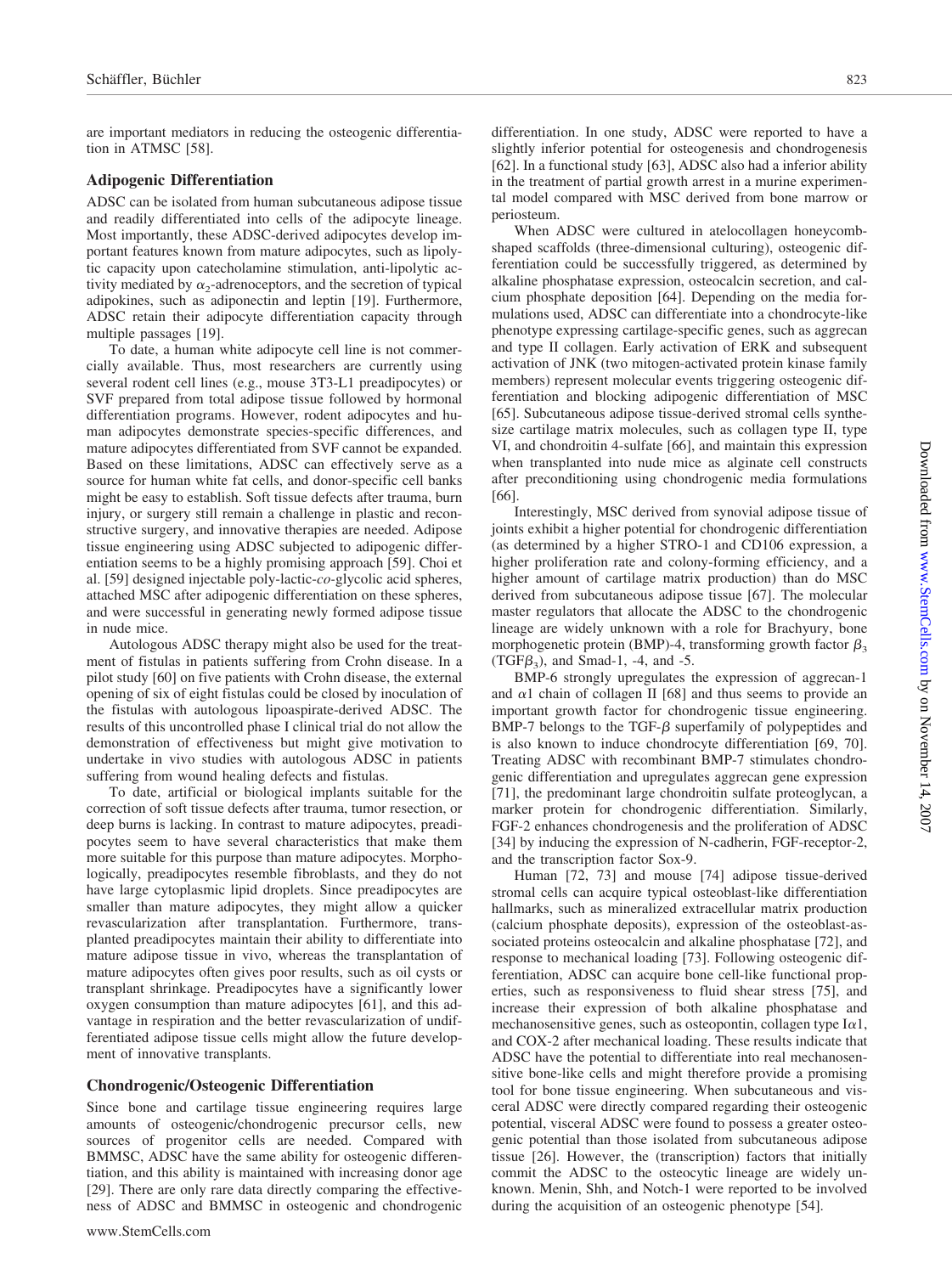BMP-2 is known to stimulate osteogenic differentiation [76–78]. Treating ADSC with recombinant BMP-2 stimulates osteogenic differentiation [71, 77] and upregulates runx-2 and osteopontin gene expression [71]. Runx-2 represents the earliest transcription factor during osteogenic differentiation, whereas osteopontin is one of the most abundant noncollagenous proteins found in bone extracellular matrix. BMP-2 receptor activation results in pleiotropic intracellular effects, such as the activation of R-Smad, multiple kinase activation, and modulation of osteogenic transcription factor activity (e.g., Runx-2, Osx, Dlx5, and Msx2) [78]. Runx-2 represents the central regulator of bone formation and mediates temporal activation/ repression of cell growth and the expression of phenotypic genes through osteoblast differentiation [54]. Genetically modified, lipoaspirate-derived, human ADSC overexpressing BMP-2 were successfully used for healing critically sized femoral defects in a nude mouse model [79]. Tbx3 is a transcription factor known to be involved in the ulnar mammary syndrome when mutated. Tbx3 plays an important role in osteogenic differentiation and proliferation of human ADSC [80]. However, the mechanism standing behind its effects is completely unknown. FGF-2 inhibits osteogenic differentiation of ADSC [81], in contrast to its stimulatory effects on chondrogenic differentiation [34], mentioned above. Valproic acid can inhibit histone deacetylase (an enzyme that regulates differentiation processes in mammals) and increase osteogenic differentiation in human ATMSC in a dose-dependent manner [82]. Valproic acid-treated ADSC undergoing osteogenic differentiation increased their expression of osterix, osteopontin, BMP-2, and runx-2 [82]. Therefore, inhibitors of histone deacetylase might be of future interest in bone engineering.

However, in addition to the specific differentiation factors, both the artificial extracellular matrix substitutes and the threedimensional environment used for cell culture are critical for a successful chondrogenic and osteogenic differentiation. Chitosan particle-agglomerated scaffolds, fibrin scaffolds, and  $\beta$ -tricalcium phosphate scaffolds were reported to be suitable for ADSC-derived cartilage and osteochondral tissue engineering [62, 83, 84].

#### **Myogenic/Cardiomyogenic Differentiation**

Cultured adipose tissue SVF cells have the potential for differentiation into a cardiomyocyte-like phenotype with specific cardiac marker gene expression and pacemaker activity [85] when cultured in a semisolid methylcellulose medium containing interleukin (IL)-3, IL-6, and stem cell factor. Moreover, the differentiated cells were capable of responding to adrenergic and cholinergic stimuli. The transplantation of monolayered ADSC onto the scarred myocardium in murine myocardial injury models results in cardiomyocyte differentiation, angiogenesis, expression of cardiomyocyte-specific markers, and improvement of cardiac function [86, 87]. Using ADSC isolated from mouse brown adipose tissue, infarction area could be reduced and left ventricular function could be improved after transplantation of these cells in a mouse model of myocardial infarction [88]. However, these data were obtained exclusively from animal models of murine origin and cannot be transferred into the human system.

Rodriguez et al. [89] were the first to report on the potential of ADSC to regenerate muscle and to express dystrophin when transplanted into mdx mice (a murine model of Duchenne muscular dystrophy). By using specific inductive media, ADSC can be differentiated into a myogenic phenotype resembling the characteristics of skeletal muscle [90, 91], such as the formation of myotubes. Moreover, ADSC seem to posses an intrinsic myogenic potential for skeletal muscle reconstitution. Direct contact with primary muscle cells is necessary for this differentiation process [90, 91]. When incorporated into muscle fibers after experimental-induced ischemia, ADSC can restore dystrophin gene expression in *mdx* mice [90].

#### **Vascular/Endothelial Differentiation**

Not only BMMSC but also ATMSC have the potential for endothelial differentiation [21]. In mice, adipose tissue-derived stromal vascular cells have a considerable proangiogenic potential regarding vessel incorporation, postischemic neovascularization, and vessel-like structure formation [92, 93]. Concerning the secretion profile, adipose tissue-derived stromal cells secrete significant amounts of angiogenesis-related mediators, such as VEGF, HGF, placental growth factor, FGF-2, TGF- $\beta$ , and angiopoietin-1 [32, 43, 94, 95]. The secretion of angiogenesisrelated cytokines probably makes these cells suitable both for regenerative cell therapy and for treating ischemic disorders [32, 43]. Ongoing studies using murine ischemia models [32, 43, 92, 93, 96] have already demonstrated an equal ability of ADSC compared with BMMSC in restoring the blood flow in these animals.

#### **Neurogenic Differentiation**

Incubation of ADSC under neuroinductive conditions can create a cell population expressing the neuronal differentiation marker type III  $\beta$ -tubulin [97]. Using a complex neurogenic differentiation protocol, both murine and human ADSC develop a neuronal phenotype and a positive staining for glial fibrillary acidic protein (GFAP), nestin, NeuN, and intermediate filament M [98]. However, confirmatory studies and investigations clarifying the molecular mechanisms are lacking. Moreover, many artifacts could explain the observed phenotype. Intraventricular injection of human ADSC transfected with a retrovirus overexpressing the human telomerase gene in ischemic rat brain showed enhancement of functional recovery in these animals [39]. Kang et al. [99] isolated human ADSC by liposuction, induced neural differentiation with azacytidine, and transplanted these microtubule-associated protein 2- and GFAP-expressing cells into rat brains. Since this procedure improved motor recovery and functional deficits in rats with artificial induced ischemic brain injury [99], genetically engineered ADSC might function as vehicles for future therapeutic gene transfer to the brain. Although these results are encouraging, more detailed and confirmatory studies are necessary before speculating on the future clinical implications.

#### **Pancreatic/Endocrine Differentiation**

Timper et al. [100] were successful in differentiating human ADSC into cells with a pancreatic endocrine phenotype using the differentiation factors activin-A, exendin-4, HGF, and pentagastrin. The proliferating MSC expressed the pancreatic endocrine transcription factor Isl-1 and the pancreatic developmental transcription factors Pax-6, Ipf-1, and Ngn-3. Most importantly, the differentiated cells expressed the endocrine pancreatic hormones insulin, glucagon, and somatostatin. These cells might be used to establish cell-based therapies for type 1 diabetes mellitus in the future. However, confirmatory and functional studies have to be performed, and conclusions from these preliminary data have to be drawn very cautiously.

#### **Hepatic Differentiation**

ADSC treated with HGF, oncostatin M (OSM), and dimethyl sulfoxide have the potential to develop a hepatocyte-like phenotype expressing albumin and  $\alpha$ -fetoprotein [101]. Furthermore, these hepatocyte-like cells have the ability to take up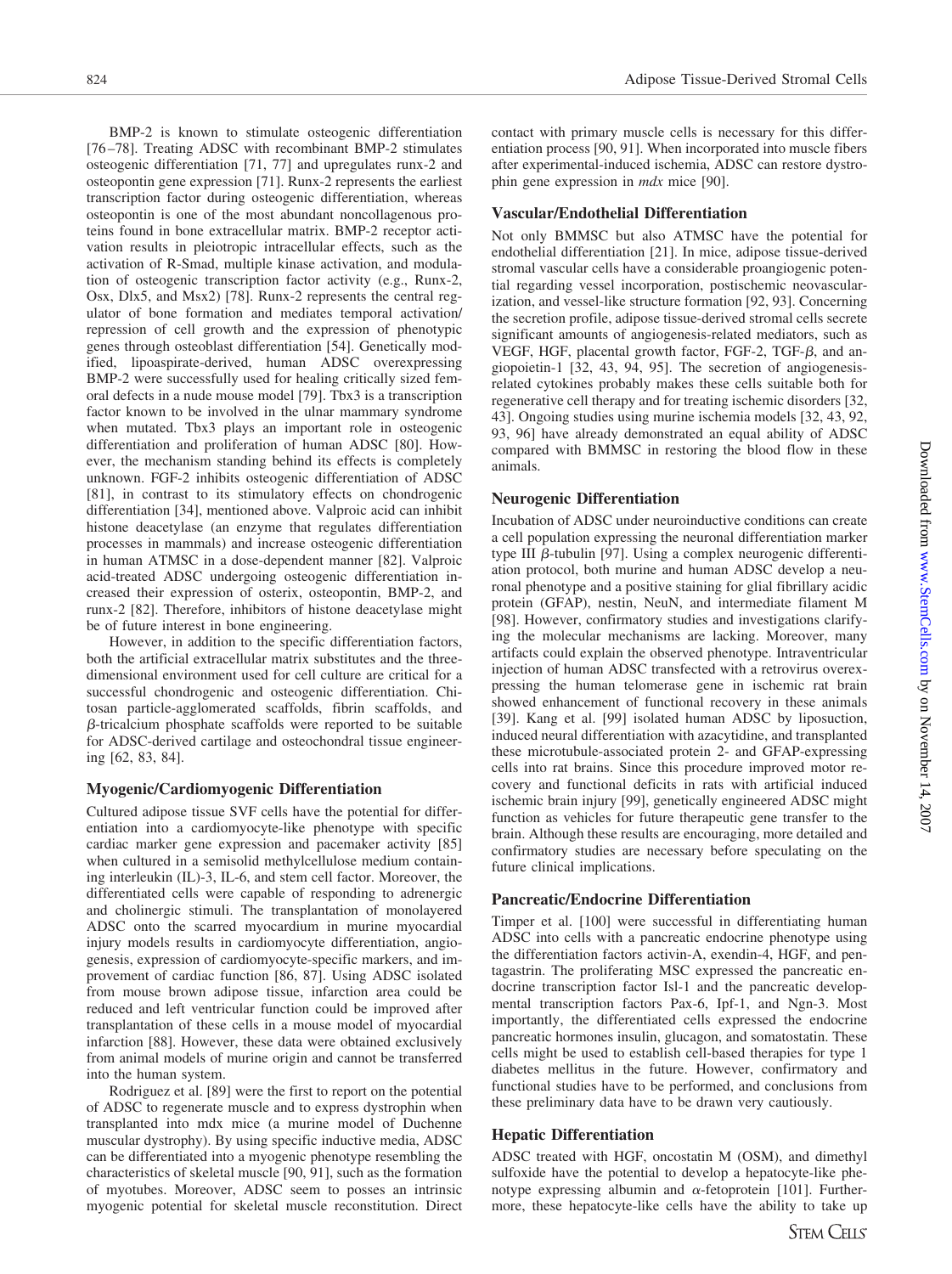low-density lipoprotein and to produce urea [101]. The molecular events behind this in vitro differentiation are far from clear. HGF is a potent mitogen that acts via the HGF receptor c-Met, a transmembrane protein with an intracellular tyrosine kinase domain. HGF plays an important role in liver regeneration and embryonic development. OSM is a member of the IL-6 cytokine family regulating hepatocyte differentiation. Expanding on these in vitro data, intravenously injected ADSC show integration into the liver in mice, an effect that can be enhanced after partial hepatectomy that promotes liver regeneration [102]. Although the amount of available data is still low, these results should encourage basic research groups to extend these investigations.

#### **Hematopoietic Differentiation**

Of course, ADSC cannot acquire the potential to undergo a complete hematopoietic differentiation program as do BMMSC. However, ADSC might support hematopoiesis in some way. Lethally irradiated mice can be reconstituted by cells isolated from adipose tissue [103]. Using this experimental approach, ADSC from subcutaneous adipose tissue were reported to support the complete differentiation of hematopoietic progenitors into myeloid and B lymphoid cells [103]. However, these cells were unable to maintain the survival and self-renewal of hematopoietic stem cells. Thus, ADSC could be a future tool for the short-term reconstitution of hematopoiesis. Even the treatment of severe and therapy-resistant acute graft-versus-host disease with human ADSC seems to be possible [104] by using the immunosuppressive properties of ADSC [105].

#### **CONCLUSIONS**

The easy and repeatable access to subcutaneous adipose tissue provides a clear advantage for the isolation of MSC, and both

#### **REFERENCES**

- 1 Le Blanc K, Ringden O. Mesenchymal stem cells: Properties and role in clinical bone marrow transplantation. Curr Opin Immunol 2006;18: 586–591.
- 2 Lin Y, Chen X, Yan Z et al. Multilineage differentiation of adiposederived stromal cells from GFP transgenic mice. Mol Cell Biochem 2006;285:69–78.
- 3 Barry FP, Murphy JM. Mesenchymal stem cells: Clinical applications and biological characterization. Int J Biochem Cell Biol 2004;36:568–584.
- 4 Pittenger MF, Mackay AM, Beck SC et al. Multilineage potential of adult human mesenchymal stem cells. Science 1999;284:143–147.
- 5 Franchini M. Mesenchymal stem cells: From biology to clinical applications [in Italian]. Recenti Prog Med 2003;94:478–483.
- 6 Wagner W, Wein F, Seckinger A et al. Comparative characteristics of mesenchymal stem cells from human bone marrow, adipose tissue, and umbilical cord blood. Exp Hematol 2005;33:1402–1416.
- 7 Kern S, Eichler H, Stoeve J et al. Comparative analysis of mesenchymal stem cells from bone marrow, umbilical cord blood, or adipose tissue. STEM CELLS 2006;24:1294–1301.
- 8 Weisberg SP, McCann D, Desai M et al. Obesity is associated with macrophage accumulation in adipose tissue. J Clin Invest 2003;112: 1796–1808.
- 9 Xu H, Barnes GT, Yang Q et al. Chronic inflammation in fat plays a crucial role in the development of obesity-related insulin resistance. J Clin Invest 2003;112:1821–1830.
- 10 Caspar-Bauguil S, Cousin B, Galinier A et al. Adipose tissues as an ancestral immune organ: Site-specific change in obesity. FEBS Lett 2005;579:3487–3492.
- 11 Prunet-Marcassus B, Cousin B, Caton D et al. From heterogeneity to plasticity in adipose tissues: Site-specific differences. Exp Cell Res 2006;312:727–736.
- 12 Casteilla L, Planat-Benard V, Cousin B et al. Plasticity of adipose tissue: A promising therapeutic avenue in the treatment of cardiovascular and blood diseases. Arch Mal Coeur Vaiss 2005;98:922–926.

isolation and culture techniques are easy to perform. Compared with BMMSC, ADSC have an equal potential to differentiate into cells and tissues of mesodermal origin, such as adipocytes, cartilage, bone, and skeletal muscle. Based on this progress, several clinical implications for cell therapy and tissue engineering are highly promising. Although sparse data exist on ADSC differentiation into tissues of nonmesodermal origin, an initial effort has been made to differentiate ADSC into hepatocytes, endocrine pancreatic cells, neurons, cardiomyocytes, hepatocytes, and endothelial/vascular cells. Whereas the lineage-specific differentiation into cells of mesodermal origin is well understood on a molecular basis, the molecular key events and transcription factors that initially allocate the ADSC to a specific lineage are almost completely unknown. Decoding these molecular mechanisms is of great interest for a more effective development of novel cell therapies.

#### **ACKNOWLEDGMENTS**

Review criteria: PubMed/Medline was searched for the terms and issues to be covered in this review. In addition, information from the Cochrane Library, National Center for Biotechnology Information nucleotide and protein database, Online Mendelian Inheritance in Man database, and patent specifications was used.

# **DISCLOSURE OF POTENTIAL CONFLICTS OF INTEREST**

The authors indicate no potential conflicts of interest.

- 13 Zuk PA, Zhu M, Ashjian P et al. Human adipose tissue is a source of multipotent stem cells. Mol Biol Cell 2002;13:4279–4295.
- 14 Katz AJ, Tholpady A, Tholpady SS et al. Cell surface and transcriptional characterization of human adipose-derived adherent stromal (hA-DAS) cells. STEM CELLS 2005;23:412–423.
- 15 Rodriguez AM, Elabd C, Amri EZ et al. The human adipose tissue is a source of multipotent stem cells. Biochimie 2005;87:125–128.
- 16 Oedayrajsingh-Varma M, van Ham S, Knippenberg M et al. Adipose tissue-derived mesenchymal stem cell yield and growth characteristics are affected by the tissue-harvesting procedure. Cytotherapy 2006;8: 166–177.
- 17 Izadpanah R, Trygg C, Patel B et al. Biologic properties of mesenchymal stem cells derived from bone marrow and adipose tissue. J Cell Biochem 2006;99:1285–1297.
- 18 Zuk PA, Zhu M, Mizuno H et al. Multilineage cells from human adipose tissue: Implications for cell-based therapies. Tissue Eng 2001;7:211–228.
- 19 Dicker A, Le Blanc K, Astrom G et al. Functional studies of mesenchymal stem cells derived from adult human adipose tissue. Exp Cell Res 2005;308:283–290.
- 20 Lee RH, Kim B, Choi I et al. Characterization and expression analysis of mesenchymal stem cells from human bone marrow and adipose tissue. Cell Physiol Biochem 2004;14:311–324.
- 21 Urbich C, Dimmeler S. Endothelial progenitor cells functional characterization. Trends Cardiovasc Med 2004;14:318–322.
- 22 Charrière G, Cousin B, Arnaud E et al. Preadipocyte conversion to macrophage. Evidence of plasticity. J Biol Chem 2003;278: 9850–9855.
- 23 Musina RA, Bekchanova ES, Sukhikh GT. Comparison of mesenchymal stem cells obtained from different human tissues. Bull Exp Biol Med 2005;139:504–509.
- 24 Xu Y, Malladi P, Wagner DR et al. Adipose-derived mesenchymal cells as a potential cell source for skeletal regeneration. Curr Opin Mol Ther 2005;7:300–305.
- 25 Smith P, Adams WP Jr., Lipschitz AH et al. Autologous human fat grafting: Effect of harvesting and preparation techniques on adipocyte graft survival. Plast Reconstr Surg 2006;117:1836–1844.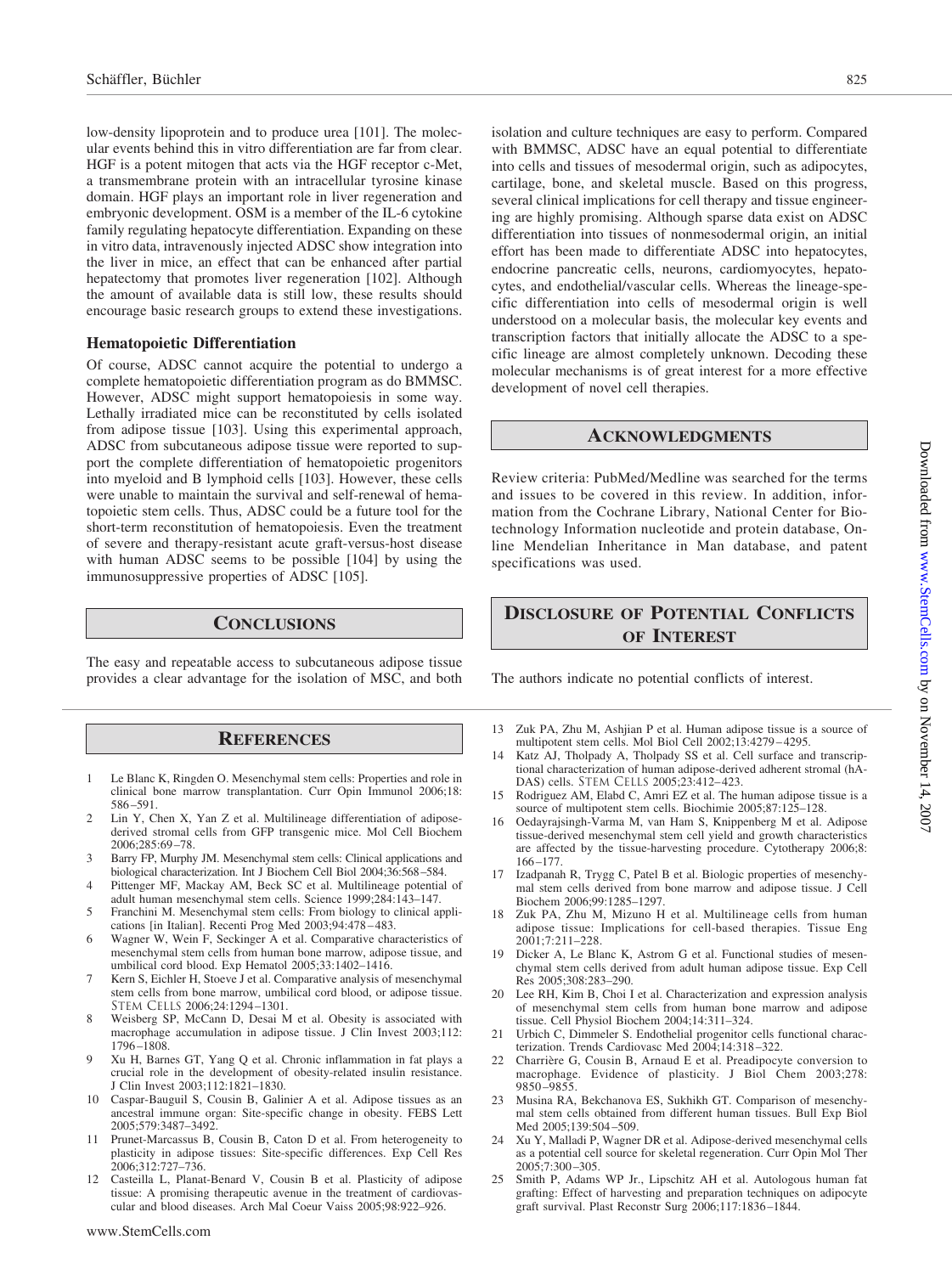- 26 Peptan IA, Hong L, Mao JJ. Comparison of osteogenic potentials of visceral and subcutaneous adipose-derived cells of rabbits. Plast Reconstr Surg 2006;117:1462–1470.
- 27 Flynn TC. Does transferred fat retain properties of its site of origin? Dermatol Surg 2006;32:405–406.
- 28 De Ugarte DA, Morizono K, Elbarbary A et al. Comparison of multilineage cells from human adipose tissue and bone marrow. Cells Tissues Organs 2003;174:101–109.
- 29 Shi YY, Nacamuli RP, Salim A et al. The osteogenic potential of adipose-derived mesenchymal cells is maintained with aging. Plast Reconstr Surg 2005;116:1686–1696.
- 30 Pu LL, Cui X, Fink BF et al. The viability of fatty tissues within adipose aspirates after conventional liposuction: A comprehensive study. Ann Plast Surg 2005;54:288–292.
- 31 Pu LL, Cui X, Fink BF et al. Adipose aspirates as a source for human processed lipoaspirate cells after optimal cryopreservation. Plast Reconstr Surg 2006;117:1845–1850.
- 32 Nakagami H, Morishita R, Maeda K et al. Adipose tissue-derived stromal cells as a novel option for regenerative cell therapy. J Atheroscler Thromb 2006;13:77–81.
- 33 Lin TM, Tsai JL, Lin SD et al. Accelerated growth and prolonged lifespan of adipose tissue-derived human mesenchymal stem cells in a medium using reduced calcium and antioxidants. Stem Cells Dev 2005; 14:92–102.
- 34 Chiou M, Xu Y, Longaker MT. Mitogenic and chondrogenic effects of fibroblast growth factor-2 in adipose-derived mesenchymal cells. Biochem Biophys Res Commun 2006;343:644–652.
- 35 Jeon ES, Song HY, Kim MR et al. Sphingosylphosphorylcholine induces proliferation of human adipose tissue-derived mesenchymal stem cells via activation of JNK. J Lipid Res 2006;47:653–664.
- 36 Kang YJ, Jeon ES, Song HY et al. Role of c-Jun N-terminal kinase in the PDGF-induced proliferation and migration of human adipose tissuederived mesenchymal stem cells. J Cell Biochem 2005;95:1135–1145.
- 37 Song HY, Jeon ES, Jung JS et al. Oncostatin M induces proliferation of human adipose tissue-derived mesenchymal stem cells. Int J Biochem Cell Biol 2005;37:2357–2365.
- 38 Zaragosi LE, Ailhaud G, Dani C. Autocrine fibroblast growth factor 2 signaling is critical for self-renewal of human multipotent adiposederived stem cells. STEM CELLS 2006;24:2412–2419.
- 39 Jun ES, Lee TH, Cho HH et al. Expression of telomerase extends longevity and enhances differentiation in human adipose tissue-derived stromal cells. Cell Physiol Biochem 2004;14:261–268.
- 40 Wang M, Crisostomo P, Herring C et al. Human progenitor cells from bone marrow or adipose tissue produce VEGF, HGF and IGF-1 in response to TNF by a p38 mitogen activated protein kinase dependent mechanism. Am J Physiol Regul Integr Comp Physiol 2006;291:R880–R884.
- 41 Gronthos S, Franklin DM, Leddy HA et al. Surface protein characterization of human adipose tissue-derived stromal cells. J Cell Physiol  $2001:189:54-63$
- 42 Dominici M, Le Blanc K, Mueller I et al. Minimal criteria for defining multipotent mesenchymal stromal cells. The International Society for Cellular Therapy position statement. Cytotherapy 2006;8:315–317.
- Nakagami H, Maeda K, Morishita R et al. Novel autologous cell therapy in ischemic limb disease through growth factor secretion by cultured adipose tissue-derived stromal cells. Arterioscler Thromb Vasc Biol 2005;25:2542–2547.
- Sengenès C, Lolmede K, Zakaroff-Girard A et al. Preadipocytes in the human subcutaneous adipose tissue display distinct features from the adult mesenchymal and hematopoietic stem cells. J Cell Physiol 2005; 205:114–122.
- 45 Mitchell JB, McIntosh K, Zvonic S et al. Immunophenotype of human adipose-derived cells: Temporal changes in stromal-associated and stem cell-associated markers. STEM CELLS 2006;24:376–385.
- 46 Puissant B, Barreau C, Bourin P et al. Immunomodulatory effect of human adipose tissue-derived adult stem cells: Comparison with bone marrow mesenchymal stem cells. Br J Haematol 2005;129:118–129.
- 47 Rosen ED. The molecular control of adipogenesis, with special reference to lymphatic pathology. Ann N Y Acad Sci 2002;979:143–158; discussion 188–96.
- 48 Schäffler A, Müller-Ladner U, Schölmerich J et al. Role of adipose tissue as an inflammatory organ in human diseases. Endocr Rev 2006;  $27.449 - 467$
- 49 Lane MD, Tang QQ. From multipotent stem cell to adipocyte. Birth Defects Res A Clin Mol Teratol 2005;73:476–477.
- 50 Charge´ SB, Rudnicki MA. Cellular and molecular regulation of muscle regeneration. Physiol Rev 2004;84:209–238.
- 51 Brand-Saberi B. Genetic and epigenetic control of skeletal muscle development. Ann Anat 2005;187:199–207.
- 52 Tajbakhsh S. Skeletal muscle stem and progenitor cells: Reconciling genetics and lineage. Exp Cell Res 2005;306:364–372.
- 53 Otto WR, Rao J. Tomorrow's skeleton staff: Mesenchymal stem cells and the repair of bone and cartilage. Cell Prolif 2004;37:97–110.
- 54 Lian JB, Javed A, Zaidi SK et al. Regulatory controls for osteoblast growth and differentiation: Role of Runx/Cbfa/AML factors. Crit Rev Eukaryot Gene Expr 2004;14:1–41.
- 55 Dani C. Embryonic stem cell-derived adipogenesis. Cells Tissues Organs 1999;165:173–180.
- 56 Hong JH, Hwang ES, McManus MT et al. TAZ, a transcriptional modulator of mesenchymal stem cell differentiation. Science 2005;309: 1074–1078.
- 57 Hong JH, Yaffe MB. TAZ: A beta-catenin-like molecule that regulates mesenchymal stem cell differentiation. Cell Cycle 2006;5:176–179.
- 58 Cho HH, Kim YJ, Kim SJ et al. Endogenous Wnt signaling promotes proliferation and suppresses osteogenic differentiation in human adipose derived stromal cells. Tissue Eng  $2006;12:111-121$ .
- 59 Choi YS, Park SN, Suh H. Adipose tissue engineering using mesenchymal stem cells attached to injectable PLGA spheres. Biomaterials 2005;26:5855–5863.
- 60 Garcı´a-Olmo D, Garcia-Arranz M, Herreros D et al. A phase I clinical trial of the treatment of Crohn's fistula by adipose mesenchymal stem cell transplantation. Dis Colon Rectum 2005;48:1416–1423.
- von Heimburg D, Hemmrich K, Zachariah S et al. Oxygen consumption in undifferentiated versus differentiated adipogenic mesenchymal precursor cells. Respir Physiol Neurobiol 2005;146:107–116.
- Im GI, Shin YW, Lee KB. Do adipose tissue-derived mesenchymal stem cells have the same osteogenic and chondrogenic potential as bone marrow-derived cells. Osteoarthritis Cartilage 2005;13:845–853.
- 63 Hui JH, Li L, Teo YH et al. Comparative study of the ability of mesenchymal stem cells derived from bone marrow, periosteum, and adipose tissue in treatment of partial growth arrest in rabbit. Tissue Eng 2005;11:904–912.
- 64 Hattori H, Sato M, Masuoka K et al. Osteogenic potential of human adipose tissue-derived stromal cells as an alternative stem cell source. Cells Tissues Organs 2004;178:2–12.
- Jaiswal RK, Jaiswal N, Bruder SP et al. Adult human mesenchymal stem cell differentiation to the osteogenic or adipogenic lineage is regulated by mitogen-activated protein kinase. J Biol Chem 2000;275: 9645–9652.
- 66 Erickson GR, Gimble JM, Franklin DM et al. Chondrogenic potential of adipose tissue-derived stromal cells in vitro and in vivo. Biochem Biophys Res Commun 2002;290:763–769.
- 67 Mochizuki T, Muneta T, Sakaguchi Y et al. Higher chondrogenic potential of fibrous synovium- and adipose synovium-derived cells compared with subcutaneous fat-derived cells: Distinguishing properties of mesenchymal stem cells in humans. Arthritis Rheum 2006;54:843–853.
- 68 Estes BT, Wu AW, Guilak F. Potent induction of chondrocytic differentiation of human adipose-derived adult stem cells by bone morphogenetic protein 6. Arthritis Rheum 2006;54:1222–1232.
- 69 Nishihara A, Fujii M, Sampath TK et al. Bone morphogenetic protein signaling in articular chondrocyte differentiation. Biochem Biophys Res Commun 2003;301:617–622.
- 70 Klein-Nulend J, Louwerse RT, Heyligers IC et al. Osteogenic protein (OP-1, BMP-7) stimulates cartilage differentiation of human and goat perichondrium tissue in vitro. J Biomed Mater Res 1998;40:614–620.
- 71 Knippenberg M, Helder MN, Zandieh Doulabi B et al. Osteogenesis versus chondrogenesis by BMP-2 and BMP-7 in adipose stem cells. Biochem Biophys Res Commun 2006;342:902–908.
- 72 Halvorsen YD, Franklin D, Bond AL et al. Extracellular matrix mineralization and osteoblast gene expression by human adipose tissuederived stromal cells. Tissue Eng 2001;7:729-741.
- 73 Tjabringa GS, Vezeridis PS, Zandieh-Doulabi B et al. Polyamines modulate nitric oxide production and COX-2 gene expression in response to mechanical loading in human adipose tissue-derived mesenchymal stem cells. STEM CELLS 2006;24:2262–2269.
- 74 Hattori H, Ishihara M, Fukuda T et al. Establishment of a novel method for enriching osteoblast progenitors from adipose tissues using a difference in cell adhesive properties. Biochem Biophys Res Commun 2006; 343:1118–1123.
- 75 Knippenberg M, Helder MN, Doulabi BZ et al. Adipose tissue-derived mesenchymal stem cells acquire bone cell-like responsiveness to fluid shear stress on osteogenic stimulation. Tissue Eng 2005;11:1780–1788.
- 76 Li RH, Wozney JM. Delivering on the promise of bone morphogenetic proteins. Trends Biotechnol 2001;19:255–265.
- 77 Dragoo JL, Choi JY, Lieberman JR et al. Bone induction by BMP-2 transduced stem cells derived from human fat. J Orthop Res 2003;21: 622–629.
- 78 Ryoo HM, Lee MH, Kim YJ. Critical molecular switches involved in BMP-2-induced osteogenic differentiation of mesenchymal cells. Gene 2006;366:51–57.
- 79 Peterson B, Zhang J, Iglesias R et al. Healing of critically sized femoral defects, using genetically modified mesenchymal stem cells from human adipose tissue. Tissue Eng 2005;11:120–129.
- Lee HS, Cho HH, Kim HK et al. Tbx3, a transcriptional factor, involves in proliferation and osteogenic differentiation of human adipose stromal cells. Mol Cell Biochem 2006; in press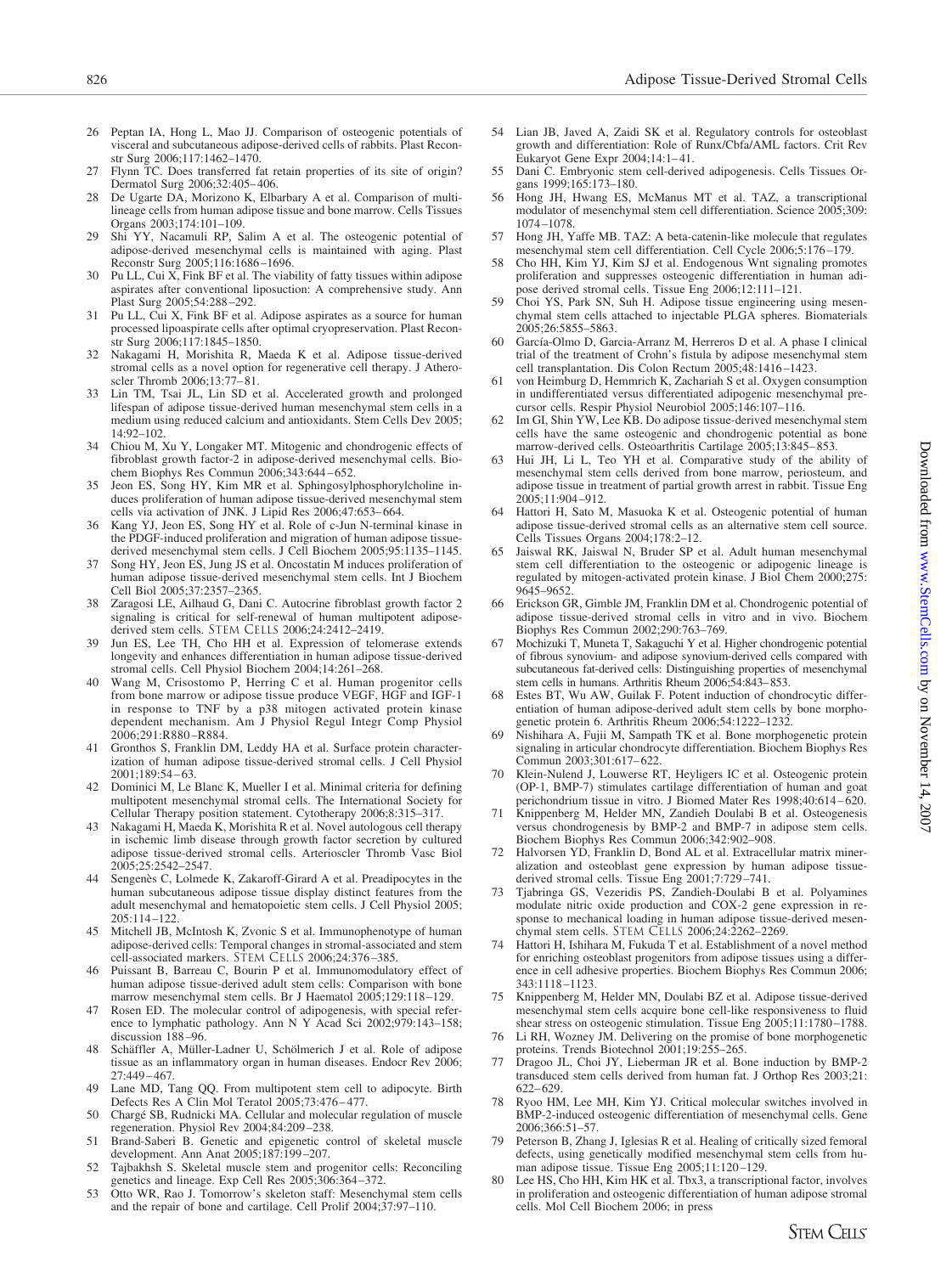- 81 Quarto N, Longaker MT. FGF-2 inhibits osteogenesis in mouse adipose tissue-derived stromal cells and sustains their proliferative and osteogenic potential state. Tissue Eng 2006;12:1405–1418.
- 82 Cho HH, Park HT, Kim YJ et al. Induction of osteogenic differentiation of human mesenchymal stem cells by histone deacetylase inhibitors. J Cell Biochem 2005;96:533–542.
- 83 B Malafaya PP, Pedro AJ, Peterbauer A et al. Chitosan particles agglomerated scaffolds for cartilage and osteochondral tissue engineering approaches with adipose tissue derived stem cells. J Mater Sci Mater Med 2005;16:1077–1085.
- 84 Hattori H, Masuoka K, Sato M et al. Bone formation using human adipose tissue-derived stromal cells and a biodegradable scaffold. J Biomed Mater Res B Appl Biomater 2006;76:230–239.
- 85 Planat-Bénard V, Menard C, Andre M et al. Spontaneous cardiomyocyte differentiation from adipose tissue stroma cells. Circ Res 2004;94: 223–229.
- 86 Miyahara Y, Nagaya N, Kataoka M et al. Monolayered mesenchymal stem cells repair scarred myocardium after myocardial infarction. Nat Med 2006;12:459–465.
- 87 Strem BM, Zhu M, Alfonso Z et al. Expression of cardiomyocytic markers on adipose tissue-derived cells in a murine model of acute myocardial injury. Cytotherapy 2005;7:282–291.
- 88 Yamada Y, Wang XD, Yokoyama S et al. Cardiac progenitor cells in brown adipose tissue repaired damaged myocardium. Biochem Biophys Res Commun 2006;342:662–670.
- 89 Rodriguez AM, Pisani D, Dechesne CA et al. Transplantation of a multipotent cell population from human adipose tissue induces dystrophin expression in the immunocompetent mdx mouse. J Exp Med 2005;201:1397–1405.
- 90 Di Rocco G, Iachininoto MG, Tritarelli A et al. Myogenic potential of adipose-tissue-derived cells. J Cell Sci 2006;119:2945–2952.
- Lee JH, Kemp DM. Human adipose-derived stem cells display myogenic potential and perturbed function in hypoxic conditions. Biochem Biophys Res Commun 2006;341:882–888.
- 92 Planat-Benard V, Silvestre JS, Cousin B et al. Plasticity of human adipose lineage cells toward endothelial cells: Physiological and therapeutic perspectives. Circulation 2004;109:656–663.
- 93 Moon MH, Kim SY, Kim YJ et al. Human adipose tissue-derived<br>93 Moon MH, Kim SY, Kim YJ et al. Human adipose tissue-derived mesenchymal stem cells improve postnatal neovascularization in a mouse model of hindlimb ischemia. Cell Physiol Biochem 2006;17: 279–290.
- 94 Rehman J, Traktuev D, Li J et al. Secretion of angiogenic and antiapoptotic factors by human adipose stromal cells. Circulation 2004;109: 1292–1298.
- 95 Cao Y, Sun Z, Liao L et al. Human adipose tissue-derived stem cells differentiate into endothelial cells in vitro and improve postnatal neovascularization in vivo. Biochem Biophys Res Commun 2005; 332:370–379.
- 96 Miranville A, Heeschen C, Sengenes C et al. Improvement of postnatal neovascularization by human adipose tissue-derived stem cells. Circulation 2004;110:349–355.
- 97 Romanov YA, Darevskaya AN, Merzlikina NV et al. Mesenchymal stem cells from human bone marrow and adipose tissue: Isolation, characterization, and differentiation potentialities. Bull Exp Biol Med 2005;140:138–143.
- 98 Safford KM, Hicok KC, Safford SD et al. Neurogenic differentiation of murine and human adipose-derived stromal cells. Biochem Biophys Res Commun 2002;294:371–379.
- 99 Kang SK, Lee DH, Bae YC et al. Improvement of neurological deficits by intracerebral transplantation of human adipose tissue-derived stromal cells after cerebral ischemia in rats. Exp Neurol 2003;183:355–366.
- 100 Timper K, Seboek D, Eberhardt M et al. Human adipose tissue-derived mesenchymal stem cells differentiate into insulin, somatostatin, and glucagon expressing cells. Biochem Biophys Res Commun 2006;341: 1135–1140.
- 101 Seo MJ, Suh SY, Bae YC et al. Differentiation of human adipose stromal cells into hepatic lineage in vitro and in vivo. Biochem Biophys Res Commun 2005;328:258–264.
- 102 Kim DH, Je CM, Sin JY et al. Effect of partial hepatectomy on in vivo engraftment after intravenous administration of human adipose tissue stromal cells in mouse. Microsurgery 2003;23:424–431.
- 103 Corre J, Barreau C, Cousin B et al. Human subcutaneous adipose cells support complete differentiation but not self-renewal of hematopoietic progenitors. J Cell Physiol 2006;208:282–288.
- 104 Fang B, Song YP, Liao LM et al. Treatment of severe therapy-resistant acute graft-versus-host disease with human adipose tissue-derived mesenchymal stem cells. Bone Marrow Transplant 2006;38:389–390.
- 105 Yanez R, Lamana ML, Garcia-Castro J et al. Adipose tissue-derived mesenchymal stem cells have in vivo immunosuppressive properties applicable for the control of the graft-versus-host disease. STEM CELLS 2006;24:2582–2591.